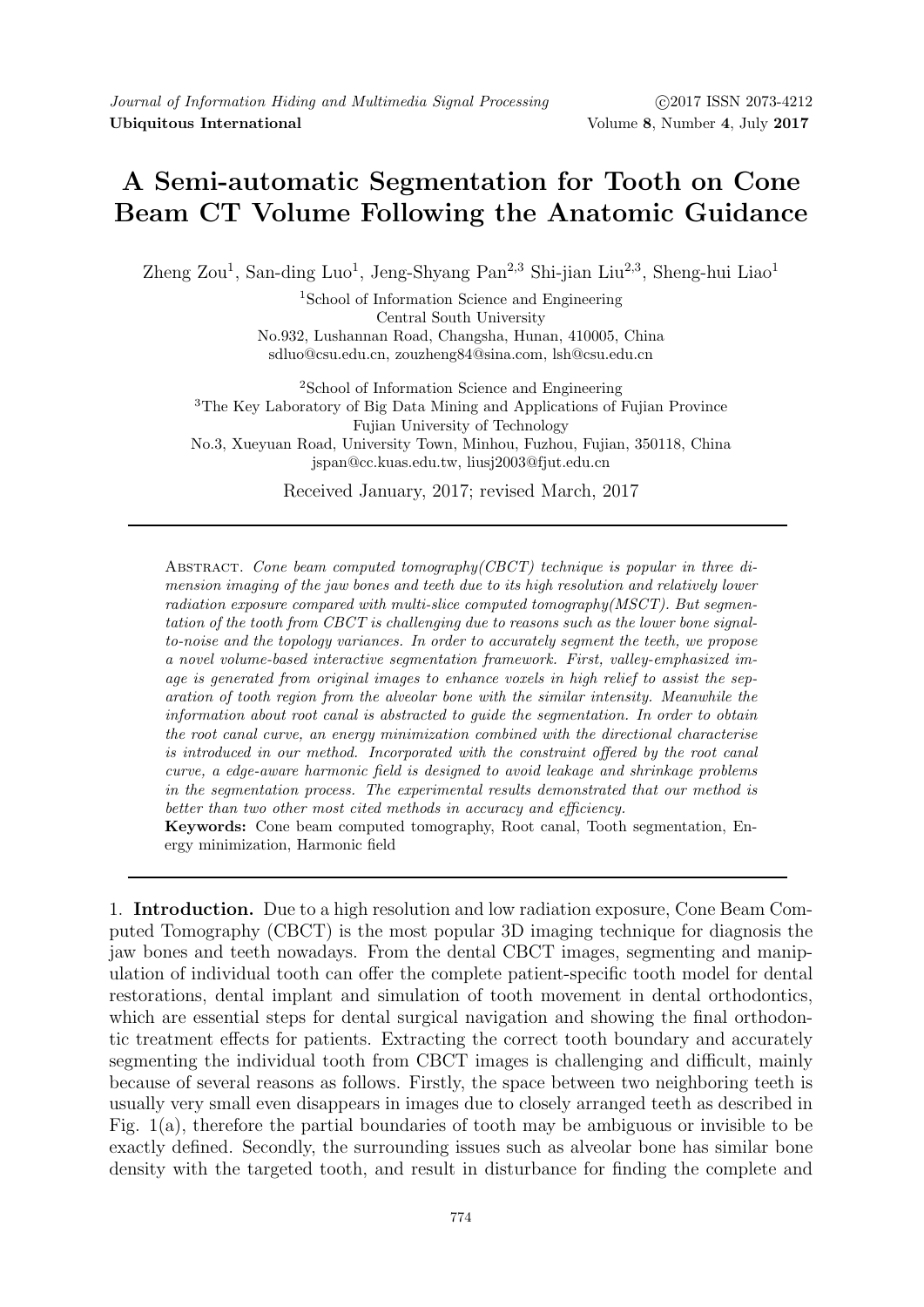

FIGURE 1. The axial view and coronal view of the jaw. (a) The adjacent tooth in axial view ; (b) Insufficient resolution and weak tooth boundaries; (c) The shape variance of the tooth in coronal view.

clear boundary as described in Fig. 1(b). Thirdly, there exists topology variance of the tooth shown in Fig. 1(c), and the number of dental root for a tooth is uncertainty. Finally, compared with common CT, CBCT images are of lower resolution and higher noise. The dental images usually contains the whole head of patient, and the mouth region to be processed is relatively smaller part relative to the head region. The actual resolution of the mouth part tends to be much less than the resolution of the whole image. In clinical, tooth segmentation is often manually operated by trained dentists, but fully partition of all teeth depending on the operation of dentist is trivial and time consuming. While the automatic or semi-automatic tooth segmentation can largely reduce workload of dentists and improve the efficiency of extracting individual tooth.

Many image segmentation methods have been proposed to solve the problem of extracting the tooth. Some conventional methods use adaptive thresholding [1] for segmenting. Due to the non-uniform intensity in the tooth region and the surrounding similar intensity tissue, thresholding may result in over segmentation or under segmentation. Chen et al. [2] propose a tooth extraction method with active contour model (ACM), which uses the local region information to iteratively evolve contour, however the contour evolvement is usually slow. Moreover, these methods based on active contour use different intensity distributions of region of interest (ROI) and background to separate each other, and fail in areas with the similar intensity levels. Therefore methods only use intensity information are not suitable for tooth segmentation on CBCT. In order to overcome the limitations of the methods above, recently some hybrid segmentation methods incorporate shape information into energy functional for optimization. Momeni and Zoroofi [3] use a multistage approach based on level set, and find the vertcial line of panoramic projection to separate individual tooth. But if teeth are not vertically aligned, this method can not accurately segment them. Gao and Chae [4] propose a adaptive active contour tracking algorithm to track the root and solve the root branching problem. The shape and intensity are used as the prior and they separate the tooth by finding a plane between two adjacent teeth along the jaw arch. The crown and the root are separately segmented with different enhanced level set based algorithms. However this method requires addition time for drawing an initial contour around each tooth before initiation. Gan et al. [15] use tooth contour propagation strategy to initialize the level set function automatically. Dong et al. [5] incorporate the tooth dentine wall into the constraint to make the contour evolution more robust. According to the priori information such as the size and the intensity for individual tooth by the training, Nguyen et al. [7] divide the teeth region into several isolated region by analyzing intensity profiles sampled in direction of the surface normal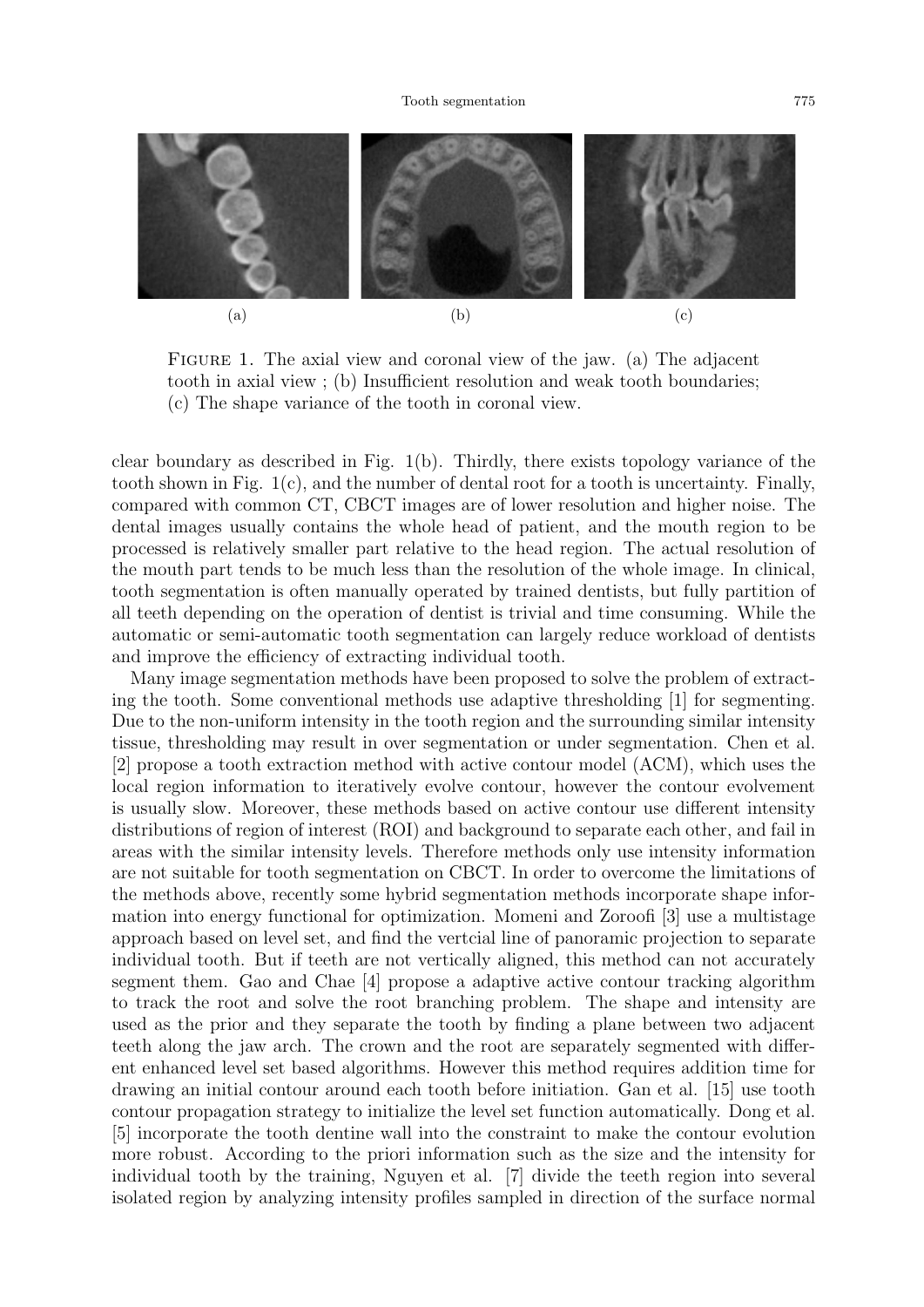

FIGURE 2. The determination of VOI by user interaction. (a) A circular region selected by user on one slice in the top of a tooth; (b)A circular region selected by user on one slice in the bottom of a tooth ; (c) The VOI of a tooth in the coronal view.

before segmentation of tooth region, however the size priori is not robust and low resolution images usually can not offer enough profiles information for accurate segmentation, and their processing speed tends to be slow compared to the seed region growing method [14]. For most methods above, the better accuracy of performance depends on the interaction more or less. Though the interaction can offer the high level priori knowledge for the segmentation, too much interaction is time-costing and may reduce the robustness of method due to the designed interactive way.

In this paper, we propose an interactive segmentation method for accurately extracting the individual tooth on CBCT images. In order to make full use of the volumetric information for accurate segmentation, this paper segment the tooth in a volume-based way instead of the slice by slice way commonly used in existing methods. Besides the intensity and size information of the tooth, the root canal skeleton characterise abstracted from internal tooth is also used as the priori information to guide the segmentation in this paper. Without multi-parameter initialization, Harmonic field theory is used for finding the boundary of the individual tooth efficiently.

2. Preprocessing. To roughly extract teeth from the jaw bone, the user's input is required to acquire volume of interest  $(VOI)$  from the CBCT scan. Firstly, the user is required to specify several circular regions covering the cross-section of the tooth in slices from the top and the bottom of the tooth. Secondly, the VOI is determined by the smallest cuboid encompassing all the circles as described in Fig. 2(c).

The intensity of a tooth usually is similar as that of the alveolar bone especially in the root part of a tooth, therefore it is difficult to distinguish that neighboring region only using the gradient. In contrast, the valley [6] is more suitable in separating two adjacent objects, because it appears in the middle of two adjacent objects while gradients appear at the boundaries of each object [16]. A valley-emphasized image  $I_{VF}$  can be obtained by the morphological operations, and it is constructed by subtracting valley images  $I_V$  from an original image as defined in Eq.1, where I is an intensity value of the original image,  $W$  is the structure element,  $\oplus$  denotes the dilation operation,  $\ominus$  denotes the erosion operation. The valley-emphasized image is shown in Fig. 3(c), most of the voxels in the adjacent region between the tooth and the lveolar bone are improved.

$$
I_{VE} = I_V - I = (I \oplus W) \oplus W) - I \tag{1}
$$

Besides, with regards to the lower resolution problem, resampling and interpolation along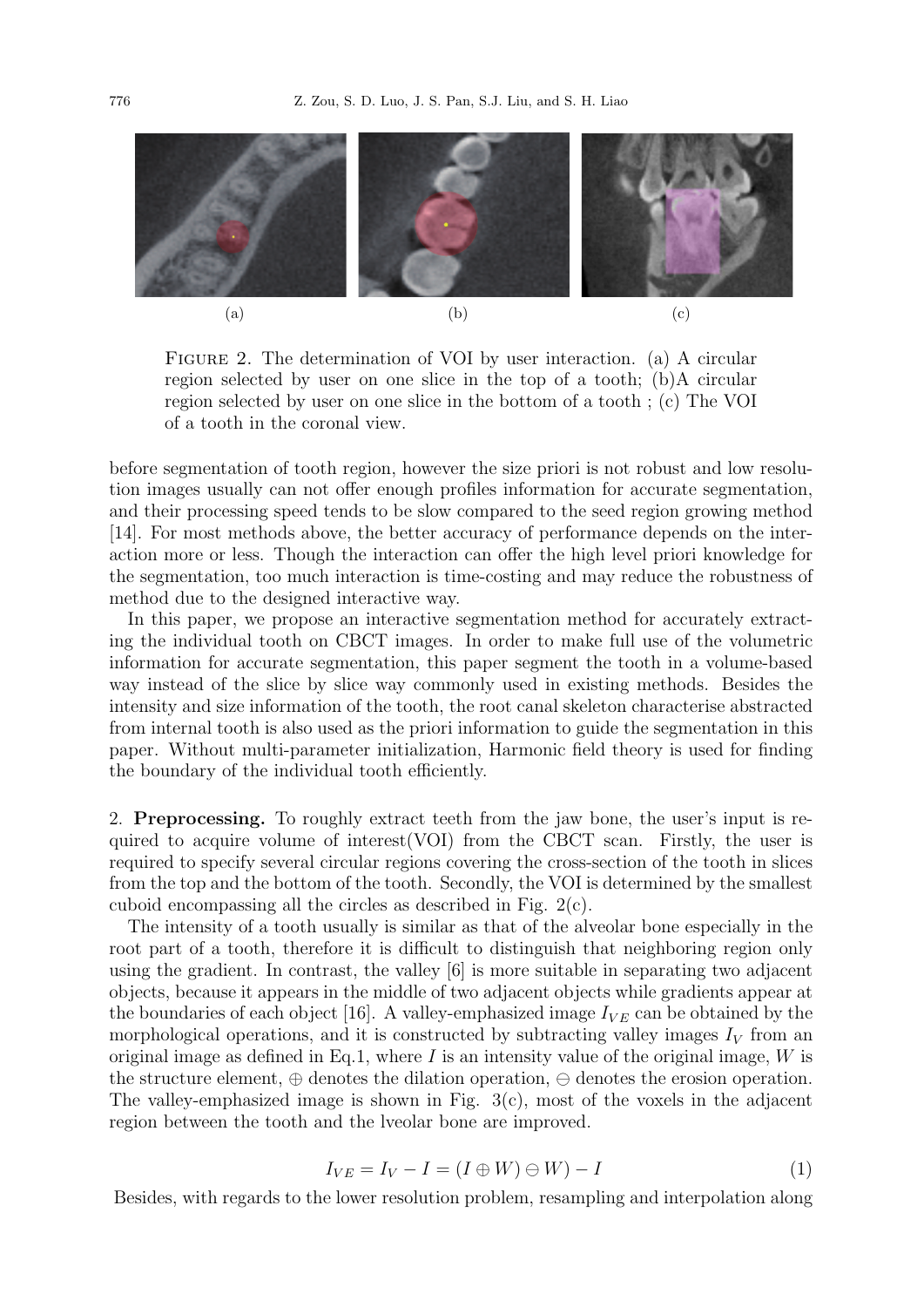

FIGURE 3. The construction of the valley-emphasized image. (a) The original image ; (b) The valley images ; (c) The valley-emphasized image.

the three axial directions are used in this paper to increase the resolution, which benefits the extraction of the root canal curve in the next step.

3. The Extraction of the root canal curve. The root canal is a deep groove generated by radiolucent longitudinal line within the root parallel to the periodontal ligament seen on the CT scan. As a component of the integrated tooth, the various root canal configurations can reflect the trend of the internal root which is seldom used in the existing methods as a anatomic guidance. The root canal has the following properties, (a) the voxels of the root cannal region are relatively darker than others among the internal tooth region, (b) teeth may have several apical foramina, and (c) the cross sections of the root canals is irregular. As a curve in the tooth, the problem of detecting the root canal line can be converted to a new problem of finding a path between two given points, and the path should be infimum on the volume through root canal. Namely, in this section we develop the global minimal path for the groove region of the tooth.

3.1. Constructing the energy function. For a curve  $C(s)$ , s denotes the arc-length of the curve and it meets  $\|\frac{\partial C}{\partial s}(s)\|^2 = 1$ . All the possible path space C connects a starting point and a end point, and the designation of the energy can be described by Eq. 2

$$
E(C) = \int_{\Omega} \omega + P(C(s))ds
$$
 (2)

where  $\omega$  is a scalar constant weighting factors, and P denotes the potential function associated with local characterises of the voxels.  $\Omega$  is the definition domain of the curve  $C(s)$ . The problem is treated as energy minimization in  $A_{x_0,x}$  in Eq.3, which starts from point  $C(0) = x_0$  to point  $C(L) = x$ .

## 3.2. Definition of the root canal. A minimal action surface U described by Eq. 3

$$
U(x) = \lim_{A_{x_0,x}} \{ E(C) \} = \lim_{A_{x_0,x}} \{ \int_{\Omega} \omega + P(C(s))ds \}
$$
 (3)

denotes the minimal path of energy between  $x_0$  and  $x$ , and each point has the energy U. The minimal action map can be related to propagating fronts emanating out of an infinitesimal circle,  $\zeta(0)$  around x described in Eq. 4,

$$
\|\frac{\partial \zeta(t)}{\partial t}\| = \frac{N}{P}
$$
\n(4)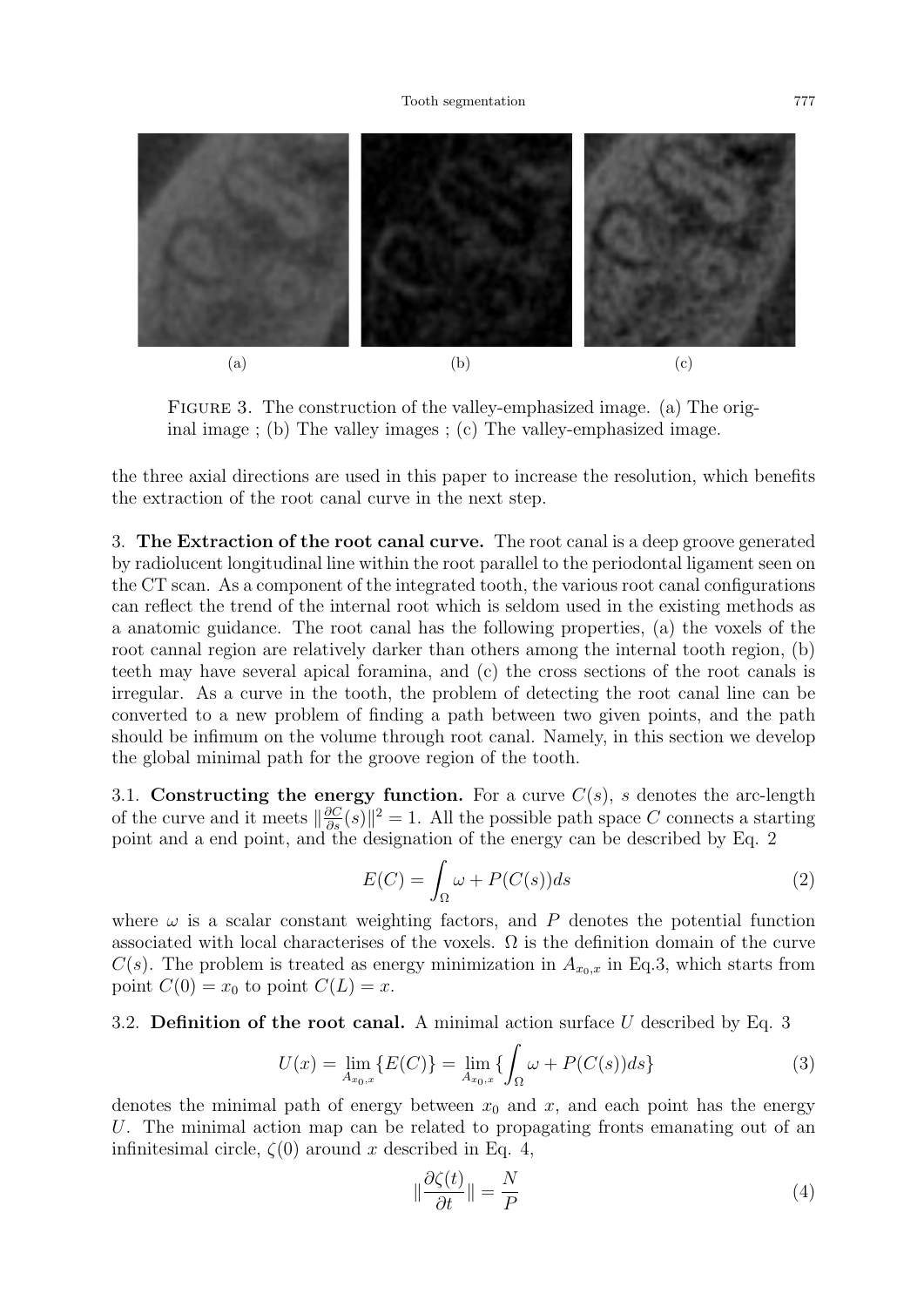

FIGURE 4. The centerline result for two teeth. (a) A tooth with one apical ; (b) A tooth with two apicals .

and evolving the front over the entire image will give the value of  $U$  at every point  $x$ .  $U(x)$  is the time t when the front  $\zeta(0)$  passes over the point x, and U subjects to Eikonal equation in Eq. 5. As an efficient and classic method, the fast march technique [12, 13] is used in our paper for searching solution of Eikonal equation.

$$
\nabla U = P \tag{5}
$$

Considering that the intensity of the root canal region is lower than surrounding region, and the curve locates in the center of root canal region, we design the potential function in Eq. 6,

$$
P(x) = \alpha_1 I(x) + \alpha_2 L(x) + \alpha_3 T(x) \tag{6}
$$

where  $I(x)$  denotes the intensity at location x.  $max(I)$  in Eq. 7 is the maximum intensity in the volume, and  $\alpha_1$ ,  $\alpha_2$  and  $\alpha_3$  are positive constants. The intensity term implies that the potential will increase as the curve pass over the point with lower values which is normalized by  $max(I)$ .

$$
\widetilde{I}(x) = \left(\frac{max(I) - I(x)}{max(I)}\right) \tag{7}
$$

The Euclidian length of the path from the seed point is calculated with the Eikonal equation to make the path from any point to another point will have high order of continuity.  $T(x)$  denotes the tangential direction at the point x, and  $\lambda_i$ ,  $e_i$   $(i = 1, 2, 3)$  are eigenvalue and eigenvector of the structure tensor x subjected to  $\lambda_1 \geq \lambda_2 \geq \lambda_3$  respectively,  $\nu$  is the vector at x. The directional term in the energy guarantees that the direction of any point over the minimal path is consistent with the extension direction of the tubular root canal due. Fig. 4 demonstrates two examples for tooth, and they are of one apical and two apicals respectively. The obtained centerline result are shown with volume rendering.

$$
T(x) = 1 - \sqrt{\left(\frac{\lambda_3}{\lambda_1}(\nu \bullet e_1)\right)^2 + \left(\left(\frac{\lambda_3}{\lambda_2}(\nu \bullet e_2)\right)^2 + (\nu \bullet e_3)^2}\right)}
$$
(8)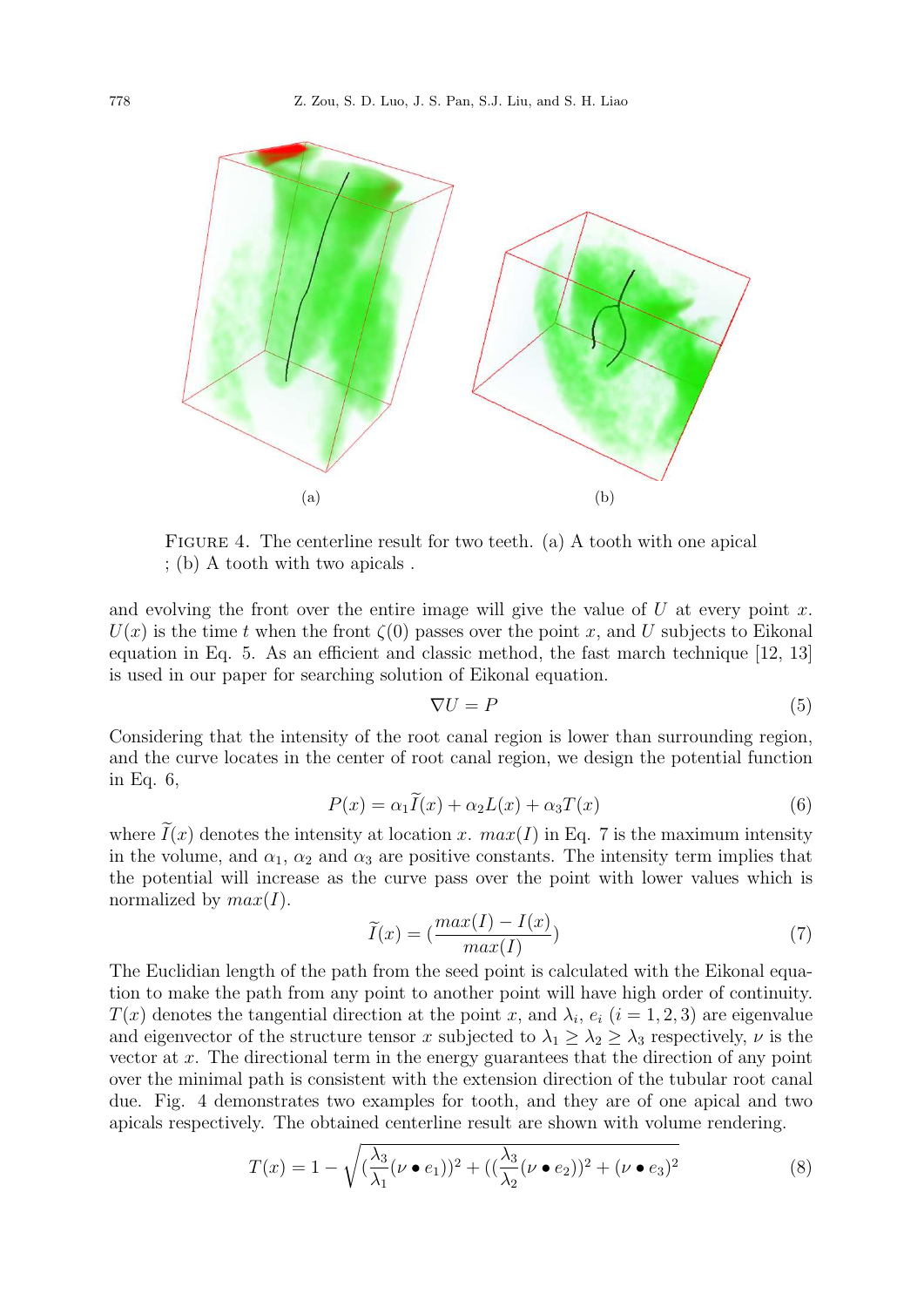4. Harmonic segmentation strategy. The harmonic field based method is a robust and recently popular way of segmenting meaningful part from the rests [10, 11]. Based on the obtained internal tooth information, to effectively find a smooth and convincing contour reflecting features faithfully, the harmonic field theory is adopted in this paper. The harmonic segmentation field  $\varphi$  with regard to a set of voxels should first meet the conditions that  $\Delta \varphi = 0$  where  $\Delta$  is the Laplacian operator, then subject to the Dirichlet boundary conditions.

4.1. Construction of the laplacian matrix. Constructing the harmonic segmentation field is required to firstly construct a Laplacian matrix reflecting the relationship between two neighboring voxels and the constrain for Laplacian equation. The element  $L_{ij}$  of the Laplacian matrix can be described as Eq. 9. In VOI, whether the voxel  $i$  and the voxel  $j$ are neigbors depends on the 26-connected structure of the volume in our design.

$$
L_{ij} = \begin{cases} \sum_{k} W_{ik}, & if \ i = j \ , \ k \neq i \\ -W_{ij}, & if \ i \ and \ j \ are \ neighbors \\ 0, & otherwise \end{cases}
$$
 (9)

4.2. Designation of segmentation field. The first one is designing  $W_{ij}$  in Eq. 10, where  $p_i$  is the intensity value of voxel i, and the Length<sub>ij</sub> denotes the Euclidean distance between the voxel i and j,  $\varepsilon$  is a small constant to prevent zero division. The  $\gamma_{ij}$  is a gradient factor to enhance the weight of the edge  $ij$  with higher gradient and make the generated harmonic field more densely distributes on the region with larger gradient. The second one is the setting of constraints when solving the equation  $L\varphi = 0$  by the leastsquares method. In our case the voxels close to the root canal curve are set as minimuem (i.e. 0), and voxels located in the boundaries of VOI can be preset to maximum (i.e. 1).

$$
W_{ij} = \gamma_{ij} \times exp(-\frac{|p_i - p_j|^2}{Length_{ij}^2 + \varepsilon})
$$
\n(10)

4.3. Final segmentation boundary selection. The corresponding segmentation field are obtained by solving the linear system determined by Laplacian matrix and the constrains. The iso-surfaces of the fields is considered as the potential boundary. Denote the collection of candidate boundaries from the fields as  $B = b_1, b_2, ..., b_M$ , and M is the total amount of the candidate boundaries. We assign a score to each candidate for representing its confidence as a segmentation boundary. A candidate boundary with a larger gradient magnitude in segmentation field means it is likely to lie in the edge region, meanwhile the more accurate boundary is not likely of big variance in surface such as sharply raised or depressed areas. For that purpose, we introduce a gradient constraint and a shape constraint for the score to improve the robustness of selection. Specifically, we define a score  $S_i$  for each candidate as Eq. 11, and  $\bar{G}_i$  denotes the average gradient magnitude along the candidate boundary. A highest score means a highest confidence that the candidate is a desirable final segmentation boundary, and the candidate with better smoothness and higher gradient can obtain higher score. To obtain the shape constraint  $Shape_i$ , we find the nearest neighbors  $Neighbour(i)$  at the voxel i, and calculate the average angle variance between the normal of vector  $n_i$  and that of its neighbors. The neighbors of the voxel i in this paper is voxels with two-step length starting from the voxel  $i$ . The shape constraint  $Shape<sub>i</sub>$  is obtained by the average variance along the candidate boundary as described in Eq. 11, where  $\alpha$  and  $\beta$  are constant factor,  $N(b_i)$  and  $N(Neighbor(i))$  denote the total amount of voxels over the candidate  $b_i$  and neighbour field  $Neighbour(i)$  respectively. The process of generating the boundary for one tooth is shown in Fig. 5. According to the coronal, the sagittal and the transverse plane selected from the same tooth, the images are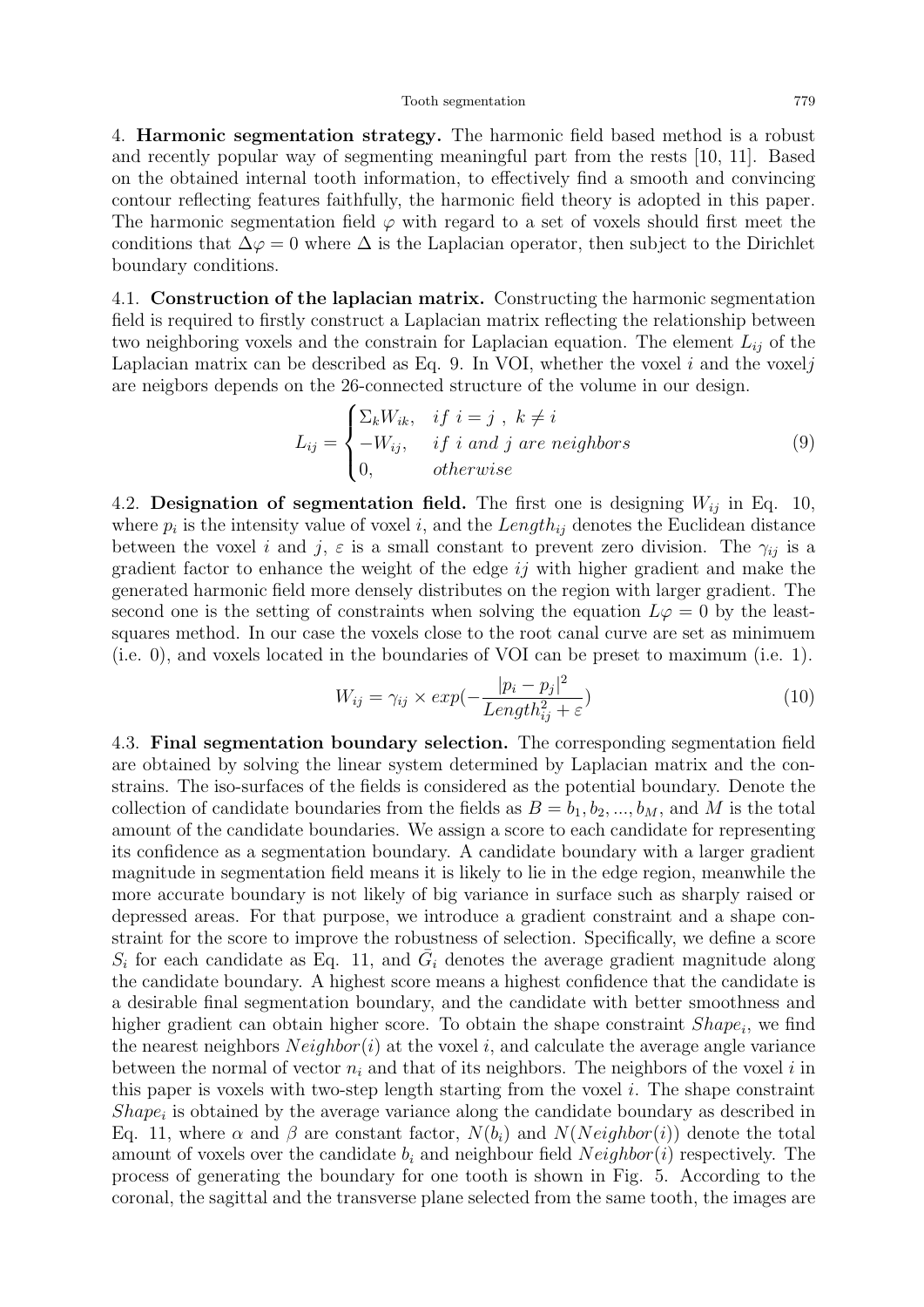

FIGURE 5. The process of generating segmentation boundary for one tooth in three planes. (a) The left, the center and the right column denotes the original image , the image of segmentation field result and the image of the final boundary respectively in the transverse plane; (b) The left, the center and the right column denotes the original image, the image of segmentation field result and the image of the final boundary respectively in the sagittal plane; (c) The left, the center and the right column denotes the original image, the image of segmentation field result and the image of the final boundary respectively in the coronal plane.

divided into three groups to demonstrate the process of harmonic segmentation boundary in three planes respectively. The left column of every group is the original image, and the center column of every group is a series of candidate boundaries sampled from obtained segmentation field. All the candidates is ranked with the score, the boundary with highest score denoting the final boundary is described in the right column.

$$
S_i = \alpha \bar{G}_i + \beta Shape_i = \alpha \frac{\sum_{j \in b_i} |G_j|}{N(b_i)} + \beta \frac{\sum_{j \in b_i} \frac{\sum_{k \in Neighbour(i)} (n_j * n_k)}{N(N \text{eighbour}(i))}}{N(b_i)}
$$
(11)

5. Experiment results and discusses. All evaluations were performed on an Intel Core i5 processor 3.2 GHZ with  $8G$  RAM. Our method was implemented by  $C_{++}$  and the Visualization Toolkit [8] running on Windows 10. The proposed method has tested CBCT scans of eight people, which were collected at the Xiangya Hospital of Central South University from patients needing medical treatment such as the root canal therapy. In the scan, the physical spacing of neighboring voxels resolution is  $0.25 \times 0.25 \times 0.25$ mm.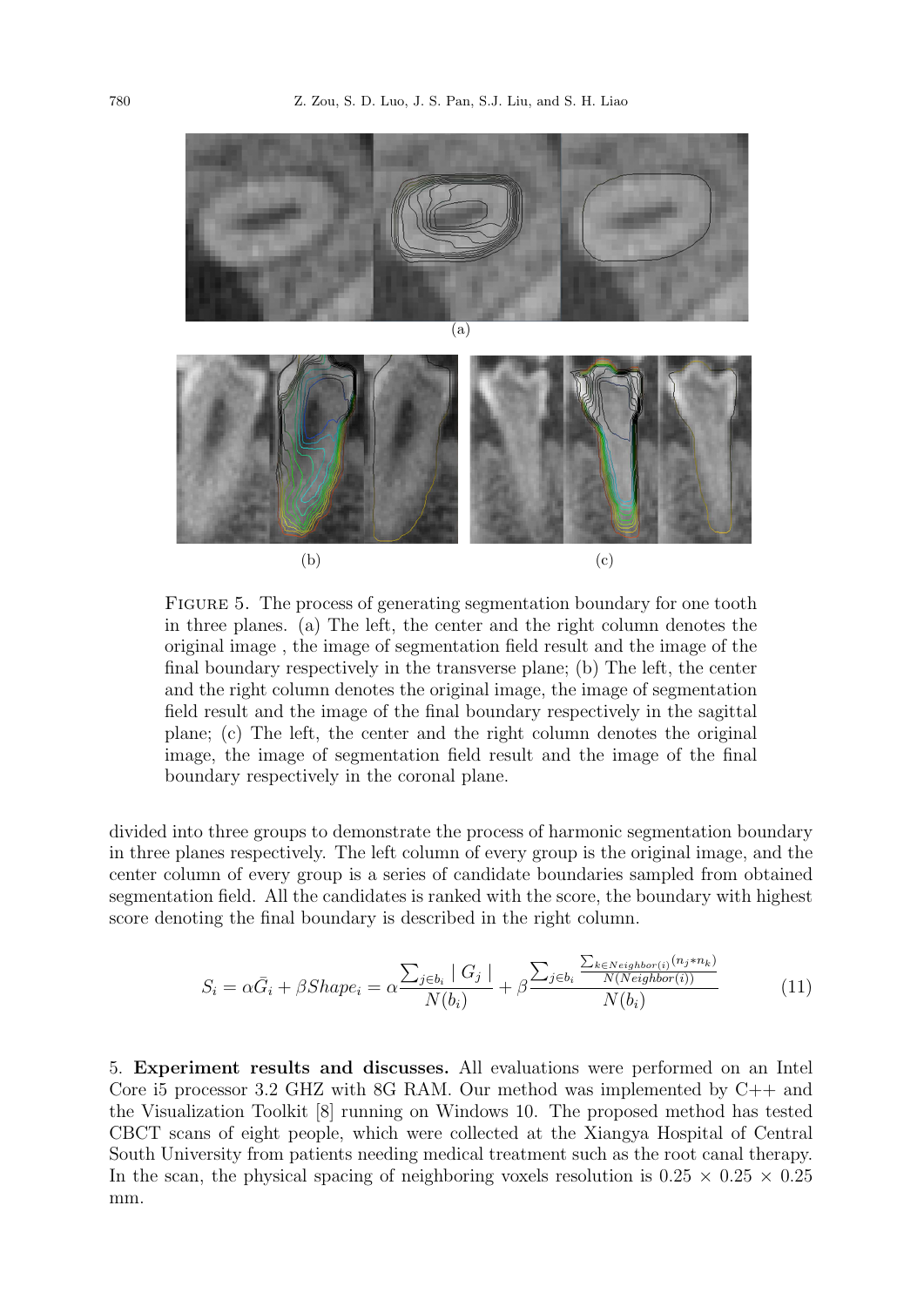

Figure 6. The 3D mesh models of 16 teeth from our segmentation results in three different perspective. (a) The first perspective view of the segmented teeth ; (b) The Second perspective view of the segmented teeth ; (c) The Third perspective view of the segmented teeth.

5.1. Segmentation results. In this experiment, we used a CBCT scan with 16 individual teeth in mandible. The segmented teeth from the mandible bone are intuitively shown in Fig. 6. In order to display the final segmentation result in detail, the results is shown according to three different views. The results indicates that our method can be used to extract the individual tooth effectively even if the tooth arrange closely. To evaluate our segmentation results in accuracy, the Ground Truth (GT) results were manually segment by two experienced dentists with an image editing software on a slice-by-slice basis. For the accuracy evaluation, we use four metrics, and they are  $E_{fp}$ ,  $E_{fn}$ ,  $E_{ratio}$ and  $E_{sim}$  as described in Eq. 12, where V denotes tooth volxels determined by segmentation method, V ref denotes tooth volxels in GT results,  $E_{fp}$  is the ratio of tooth voxels which are wrongly segmented by segmentation method according to GT results,  $E_{fn}$  is the ratio of tooth voxels which are not detected by segmentation method,  $E_{dif}$  [9] denotes the difference ratio between segmentation results and GT results. Table1 summaries the segmentation errors of our tooth segmentation for eight scans. Each value is the rate of Mean  $\pm$  standard deviation of all scans. The average value of  $E_{dif}$  is  $2.09\% \pm 0.94\%$  for all scans, indicating that the average differences between our segmentation result and GT results are less than 3%.

$$
E_{fp} = \frac{V - (V \cap V_{ref})}{V_{ref}} \times 100\%
$$
  
\n
$$
E_{fn} = \frac{V_{ref} - (V \cap V_{ref})}{V_{ref}} \times 100\%
$$
  
\n
$$
E_{dif} = \{1 - 2(\frac{V \cap V_{ref}}{V + V_{ref}})\} \times 100\%
$$
\n(12)

TABLE 1. The evaluation results for our method in accuracy

| ID of the scan | $E_{fp} (\%)$ $E_{fn} (\%)$ $E_{dif} (\%)$      |  |
|----------------|-------------------------------------------------|--|
| 1              | $2.05 \pm 1.33$ $1.29 \pm 1.56$ $2.05 \pm 1.16$ |  |
| $\overline{2}$ | $1.65 \pm 0.92$ $2.87 \pm 0.93$ $2.17 \pm 1.21$ |  |
| 3              | $2.44 \pm 1.26$ $3.12 \pm 1.84$ $3.13 \pm 0.58$ |  |
| $\overline{4}$ | $2.59 \pm 0.92$ $1.71 \pm 0.69$ $2.03 \pm 0.87$ |  |
| 5              | $1.65 \pm 0.75$ $1.49 \pm 0.48$ $2.16 \pm 1.27$ |  |
| 6              | $1.34 \pm 0.93$ $1.53 \pm 1.04$ $1.26 \pm 0.83$ |  |
| 7              | $2.92 \pm 0.65$ $2.37 \pm 0.84$ $2.28 \pm 1.16$ |  |
| 8              | $1.82 \pm 0.77$ $1.66 \pm 0.94$ $1.75 \pm 0.52$ |  |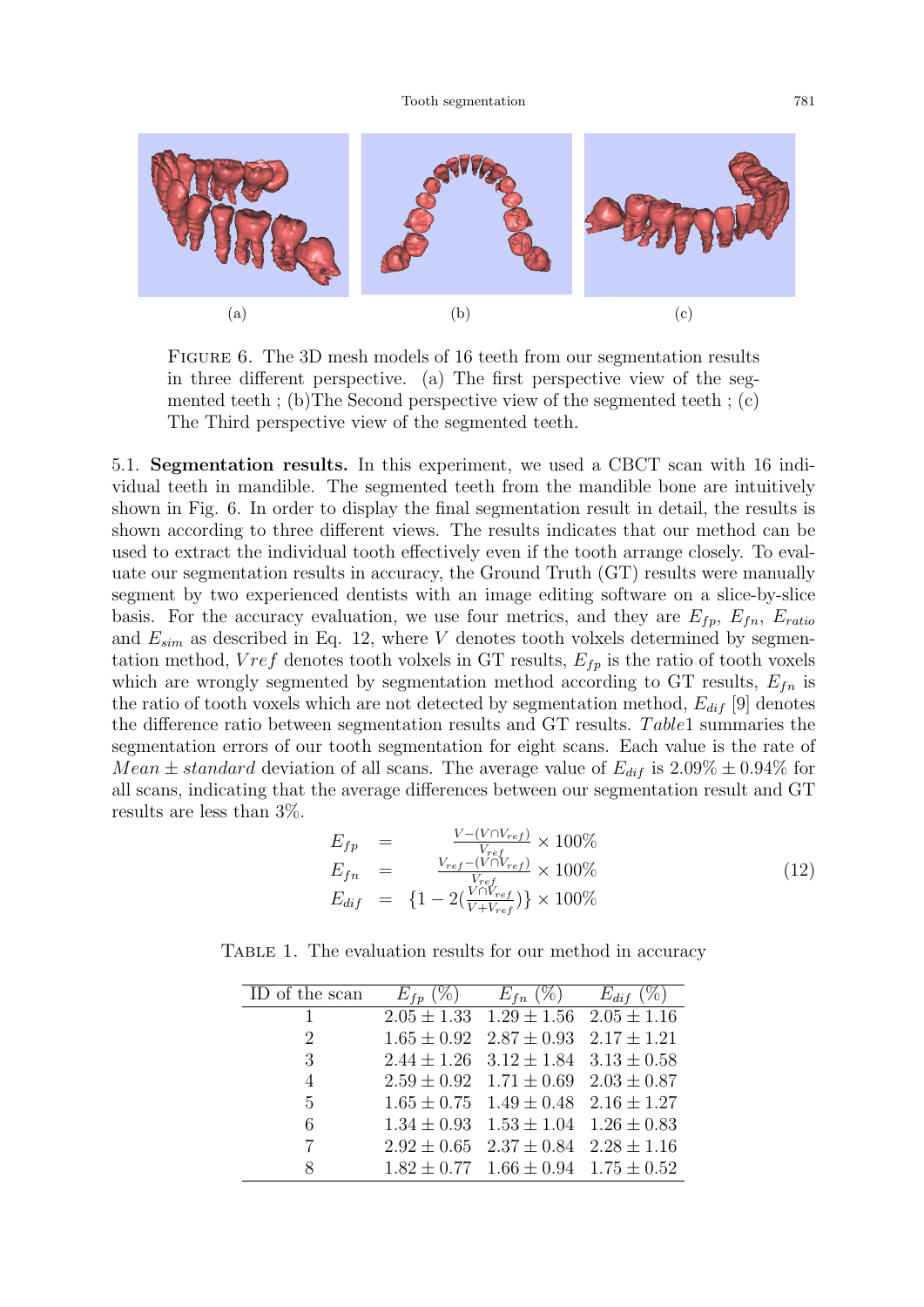5.2. Comparison with others. We compare our method with two state-of-the-art tooth segmentation method: the region growing (RG) based algorithm [14] and a level set based (LS) based algorithm [15]. Table 2 describes the comparison result in accuracy for three segmentation methods on  $E_{dif}$ . The average value of RG method is  $8.93\% \pm 3.62\%$ , and that of LS method is  $3.75\% \pm 1.88\%$  while our method exhibits the lowest value. The average value of  $E_{dif}$  Though the results of LS method is close to ours and has better accuracy than RG method, the average processing time of each scan for LS is 996 second and ours is 826 second, obviously the consuming time of our method is less than LS. The comparison results indicates that our method had better performance in accuracy and efficiency than the others.

| ID of the scan | RG               | LS.             | Our method      |
|----------------|------------------|-----------------|-----------------|
|                | $7.06 \pm 3.27$  | $3.32 \pm 1.89$ | $2.05 \pm 1.16$ |
| 2              | $8.65 \pm 3.58$  | $3.91 \pm 2.26$ | $2.17 \pm 1.21$ |
| 3              | $10.49 \pm 4.42$ | $4.77 \pm 2.05$ | $3.13 \pm 0.58$ |
| 4              | $9.36 \pm 5.01$  | $3.28 \pm 1.24$ | $2.03 \pm 0.87$ |
| 5              | $7.99 \pm 4.38$  | $2.04 \pm 1.19$ | $2.16 \pm 1.27$ |
| 6              | $9.02 \pm 2.35$  | $1.86 \pm 0.97$ | $1.26 \pm 0.83$ |
| 7              | $11.21 \pm 3.73$ | $3.81 \pm 1.62$ | $2.28 \pm 1.16$ |
| Ջ              | $8.89 \pm 3.26$  | $2.63 \pm 0.96$ | $1.75 \pm 0.52$ |

TABLE 2. Accuracy comparison with the others based on  $E_{dif}$ 

6. Conclusion. In this paper, we proposes a novel semiautomatic segmentation method to abstract the individual teeth from the whole jaw bone on CBCT images. Our proposed method depends on the anatomic characterise besides intensity neighbor and gradient information. The valley-emphasized image is generated to enhances the valley regions which in the middle of two adjacent objects for better separation of the adjacent part in neighboring tooth. The root canal curve detected by energy minimization problem is used as the anatomical guidance for the segmentation. According to the constrain of the root canal curve and local characterise of the voxels, the harmonic field is redesigned for obtaining the accurate boundary of the individual tooth. The better performance in accuracy and efficiency of our method are demonstrated in the experiments.

There is still limitation in the current method. Firstly, the case that several branches of the root canal from the same root in a tooth may converges into one branch may occurs in a few teeth. Finally, for the images scanned in a closed bite position, crowns of the mandible and maxillary would cross each other in some slices, our method is unable to extract accurate crown contours. More future works are supposed to handle these limitations.

Acknowledgment. This work is supported by Hunan Provincial Innovation Foundation For Postgraduate (CX2012B066), the Scientific Research Project in Fujian University of Technology (GY-Z160130, GY-Z160138), the National natural science foundations (No.60903136), and the Doctoral Fund of Ministry of Education of China (No. 20130162130001). The authors also gratefully acknowledge the helpful comments and suggestions of the reviewers, which have improved the presentation.